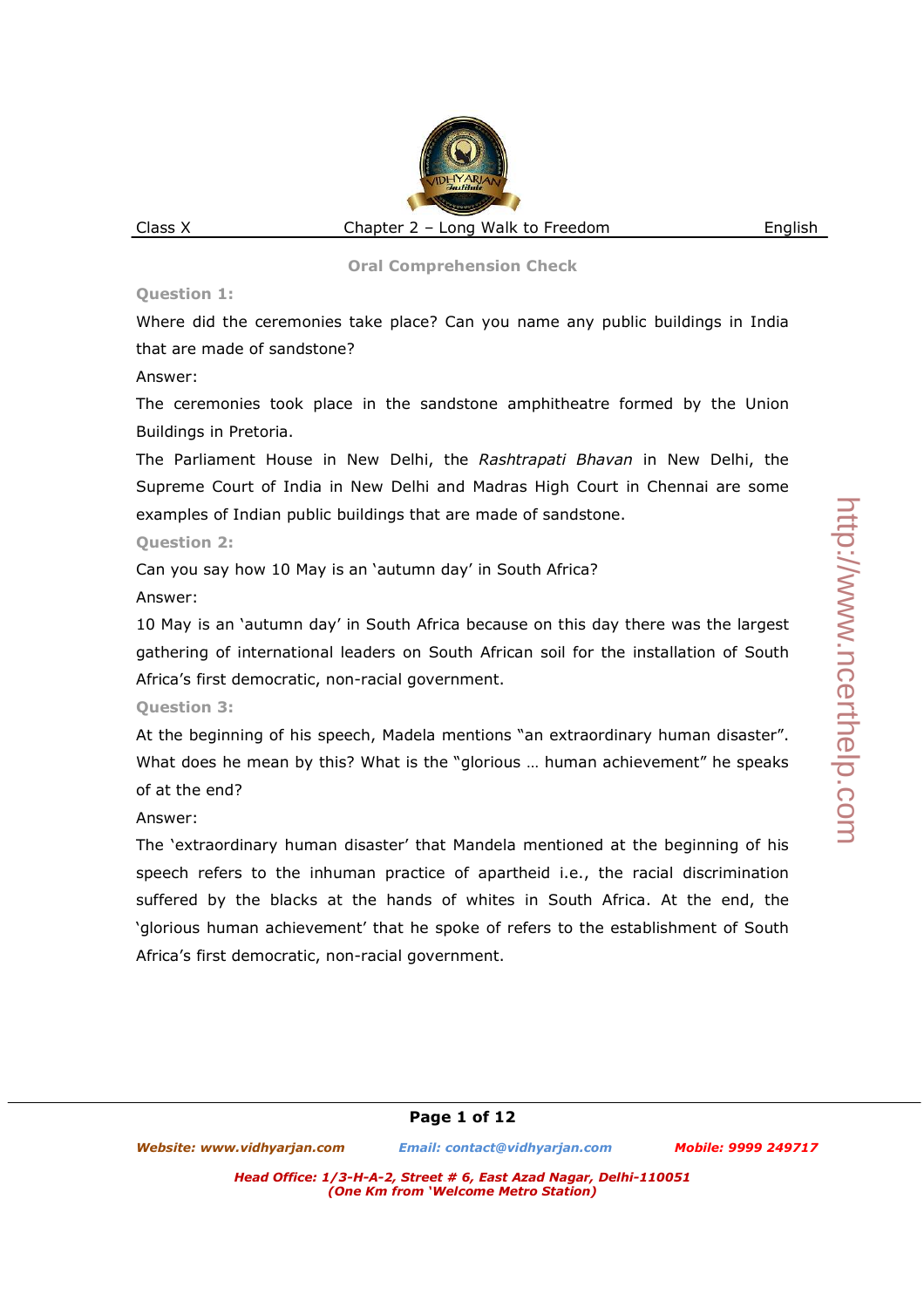# http://www.ncerthelp.com http://www.ncerthelp.com

### **Question 4:**

What does Mandela thank the international leaders for?

# Answer:

Mandela felt privileged to be the host to the nations of the world because not too long ago, the South Africans were considered outlaws. He thus thanked all the international leaders for having come to witness his investiture as President since this event could be considered as a common victory for justice, peace and human dignity.

# **Question 5:**

What ideals does he set out for the future of South Africa?

# Answer:

Mandela had high hopes for the future of South Africa. He pledged to liberate all South Africans from the continuing bondage of poverty, deprivation, suffering, gender and other discrimination. He also stressed that the beautiful land of South Africa would never ever experience racial discrimination again.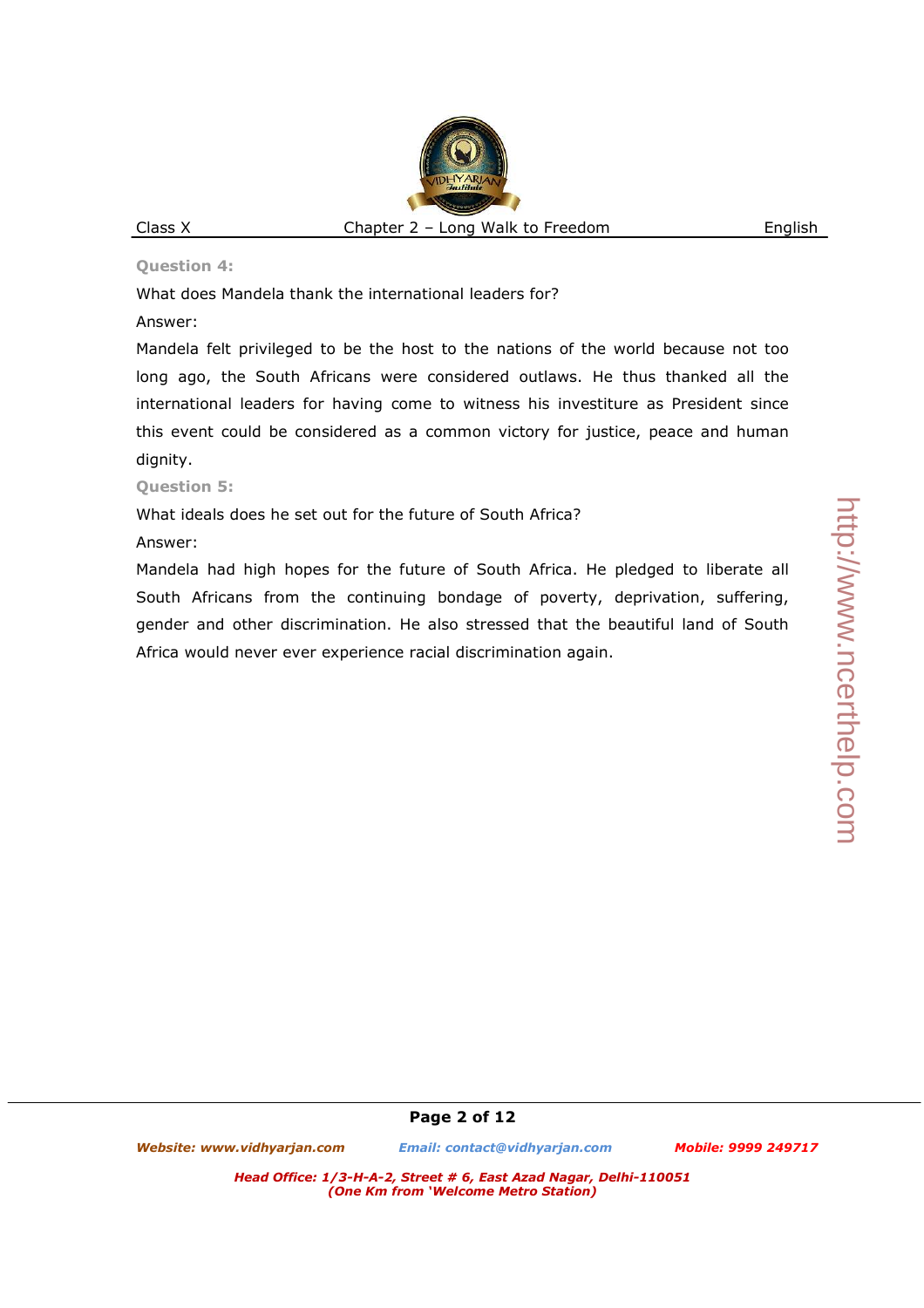What do the military generals do? How has their attitude changed, and why? Answer:

The highest military generals of the South African defence force and police saluted Mandela and pledged their loyalty. When the military generals saluted Mandela, he was not unmindful of the fact that not too many years ago, they would not have saluted him, but arrested him. This change in attitude was due to the fact that a new, non-racial government was elected and Mandela was then the President of South Africa.

**Question 2:** 

Why were two national anthems sung?

Answer:

On the day of the inauguration, two national anthems were sung, one by the whites, and the other by the blacks. This symbolized the equality of blacks and whites.

**Question 3:** 

How does Mandela describe the systems of government in his country (i) in the first decade, and (ii) in the final decade, of the twentieth century?

Answer:

 **(i)** In the first decade of the twentieth century, the white-skinned people of South Africa patched up their differences and erected a system of racial domination against the dark-skinned people of their own land, thus creating the basis of one of the harshest and most inhumane societies the world had ever known.

**(ii)** In the last decade of the twentieth century, the previous system had been overturned forever and replaced by one that recognized the rights and freedoms of all peoples, regardless of the colour of their skin.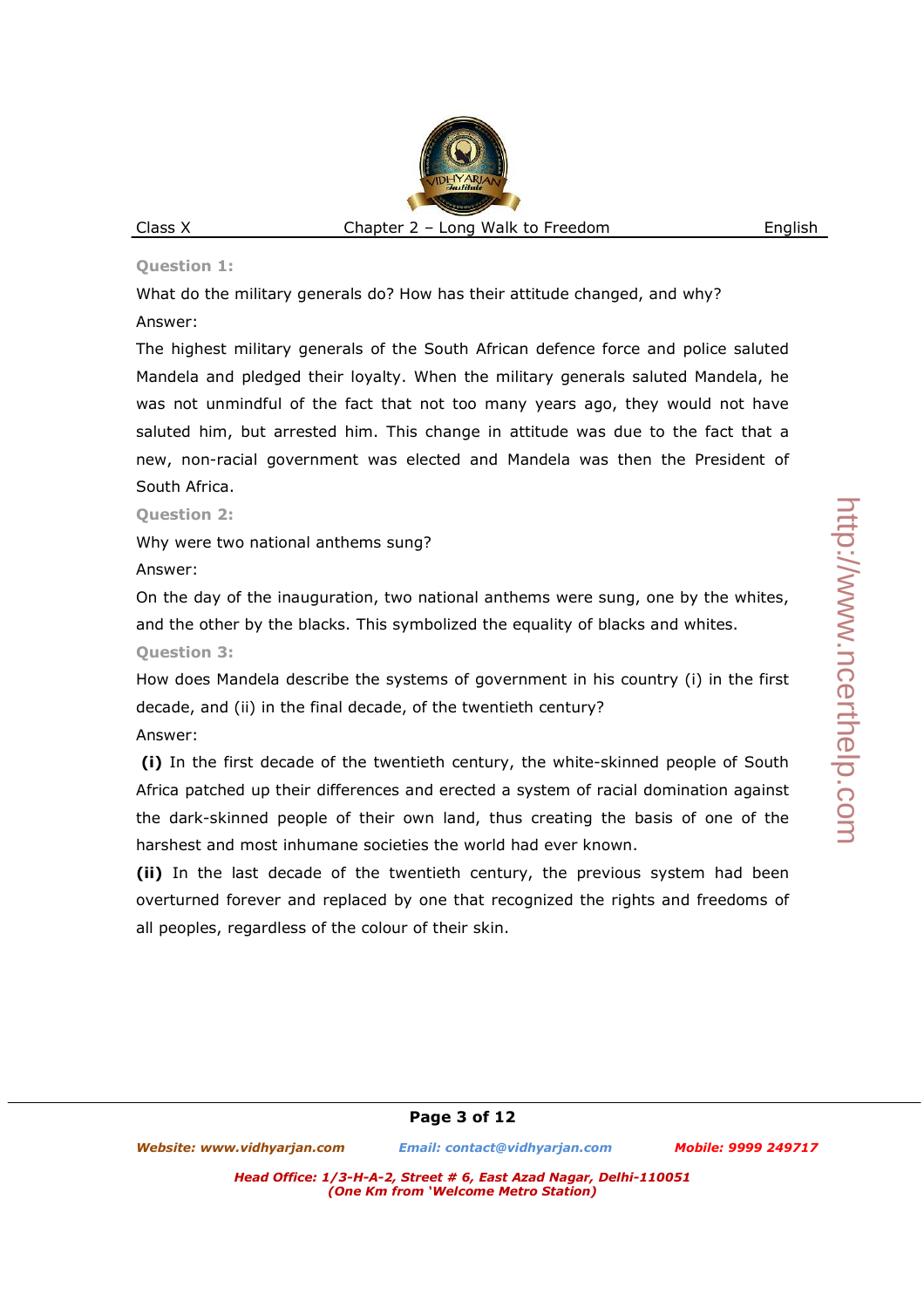What does courage mean to Mandela?

Answer:

On seeing men stand up to attacks and torture without breaking and thus showing strength and resilience that defied the imagination, Mandela learnt that courage was not the absence of fear, but the triumph over it.

**Question 5:** 

Which does he think is natural, to love or to hate?

Answer:

For Mandela, love comes more naturally to the human heart than hate.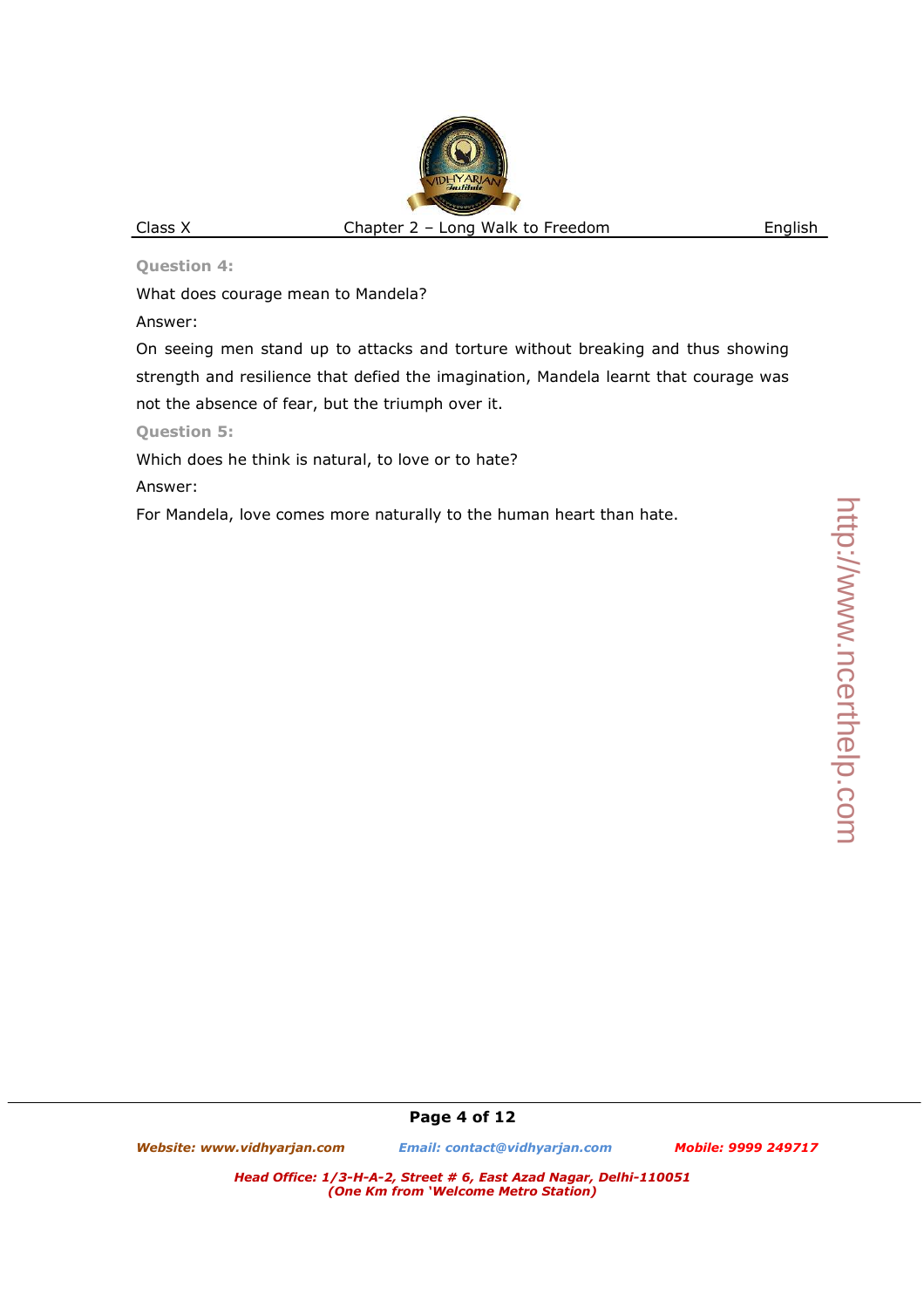Why did such a large number of international leaders attend the inauguration? What did it signify the triumph of?

# Answer:

Before Nelson Mandela became the President, South Africa was in the grips of apartheid and was thus declared an outlaw by other nations. When Mandela became the President, he abolished apartheid and thus diplomatic relations were rebuilt with many countries. The inauguration of a new, non-racial government was a historic moment in South African as well as world history. Thus, several distinguished international leaders attended this inauguration. It signified the triumph of justice, peace and human dignity.

# **Question 2:**

What does Mandela mean when he says he is "simply the sum of all those African patriots" who had gone before him?

### Answer:

When Mandela says that he was 'simply the sum of all African patriots,' he means that he could identify with the unimaginable sacrifices of all those noble and courageous men who fought for the collective freedom of the African people. He was pained that he could not thank them and that they could not see what their sacrifices had wrought.

# **Question 3:**

Would you agree that the "depths of oppression" create "heights of character? How does Mandela illustrate this? Can you add your own examples to this argument? Answer:

Yes, I agree that the "depths of oppression" create "heights of character". Mandela thought that the decades of brutality and oppression had an unintended effect of creating many African patriots with unimaginable heights of character. Thus, he felt that the greatest wealth of South Africa is its people. In similar manner, Bhagat Singh remained courageous while facing utmost cruelty at the hands of British.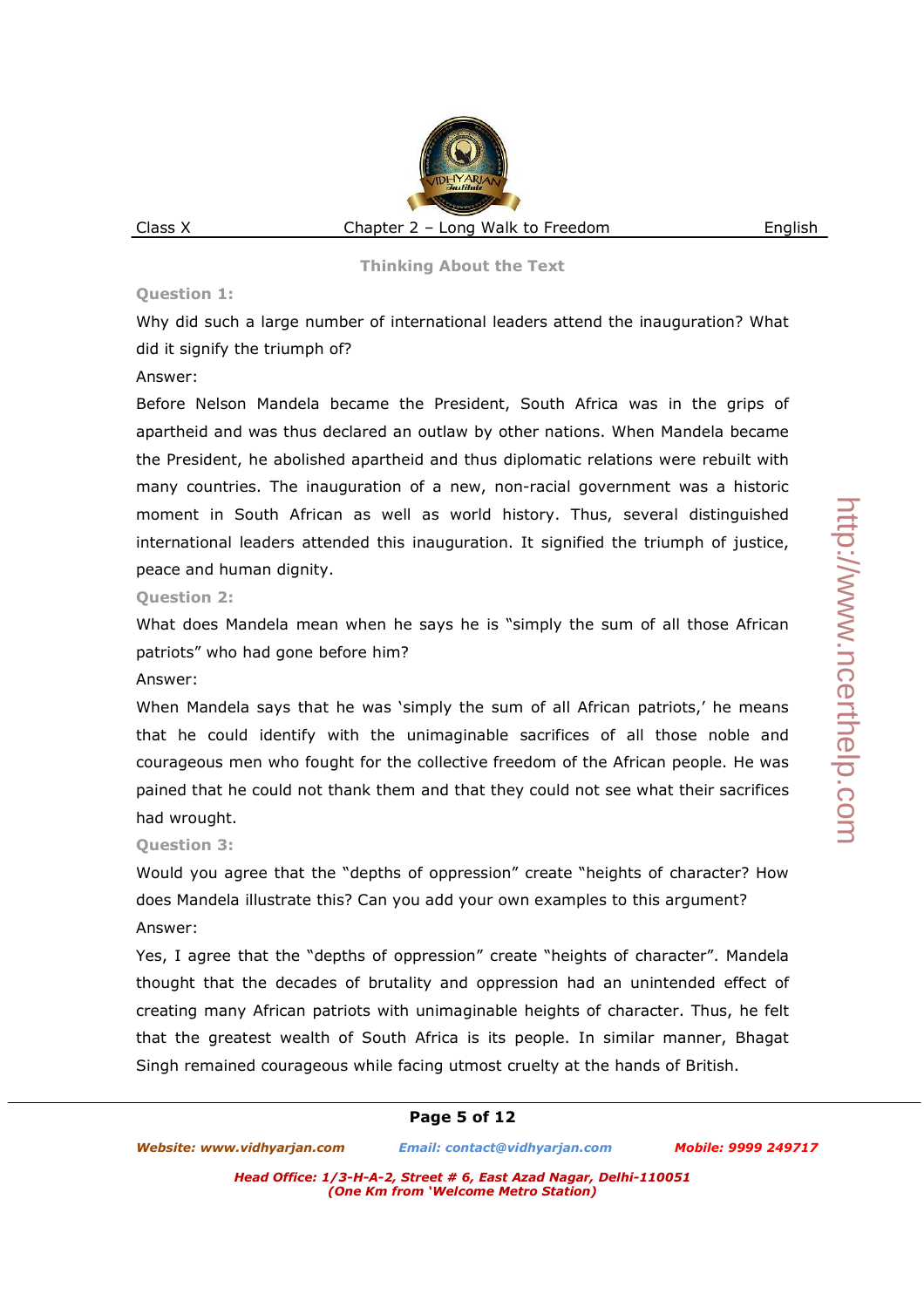How did Mandela's understanding of freedom change with age and experience? Answer:

As a boy, Mandela did not have a hunger for freedom because he thought that he was born free. He believed that as long as he obeyed his father and abided by the customs of his tribe, he was free in every possible manner. He had certain needs as a teenager and certain needs as a young man. Gradually, he realized that he was selfish during his boyhood. He slowly understands that it is not just his freedom that is being curtailed, but the freedom of all blacks. It is after attaining this understanding that he develops a hunger for the freedom of his people.

### **Question 5:**

How did Mandela's 'hunger for freedom' change his life?

# Answer:

Mandela realized in his youth that it was not just his freedom that was being curtailed, but the freedom of all blacks. The hunger for his own freedom became the hunger for the freedom of his people. This desire of a non-racial society transformed him into a virtuous and self-sacrificing man. Thus, he joined the African National Congress and this changed him from a frightened young man into a bold man.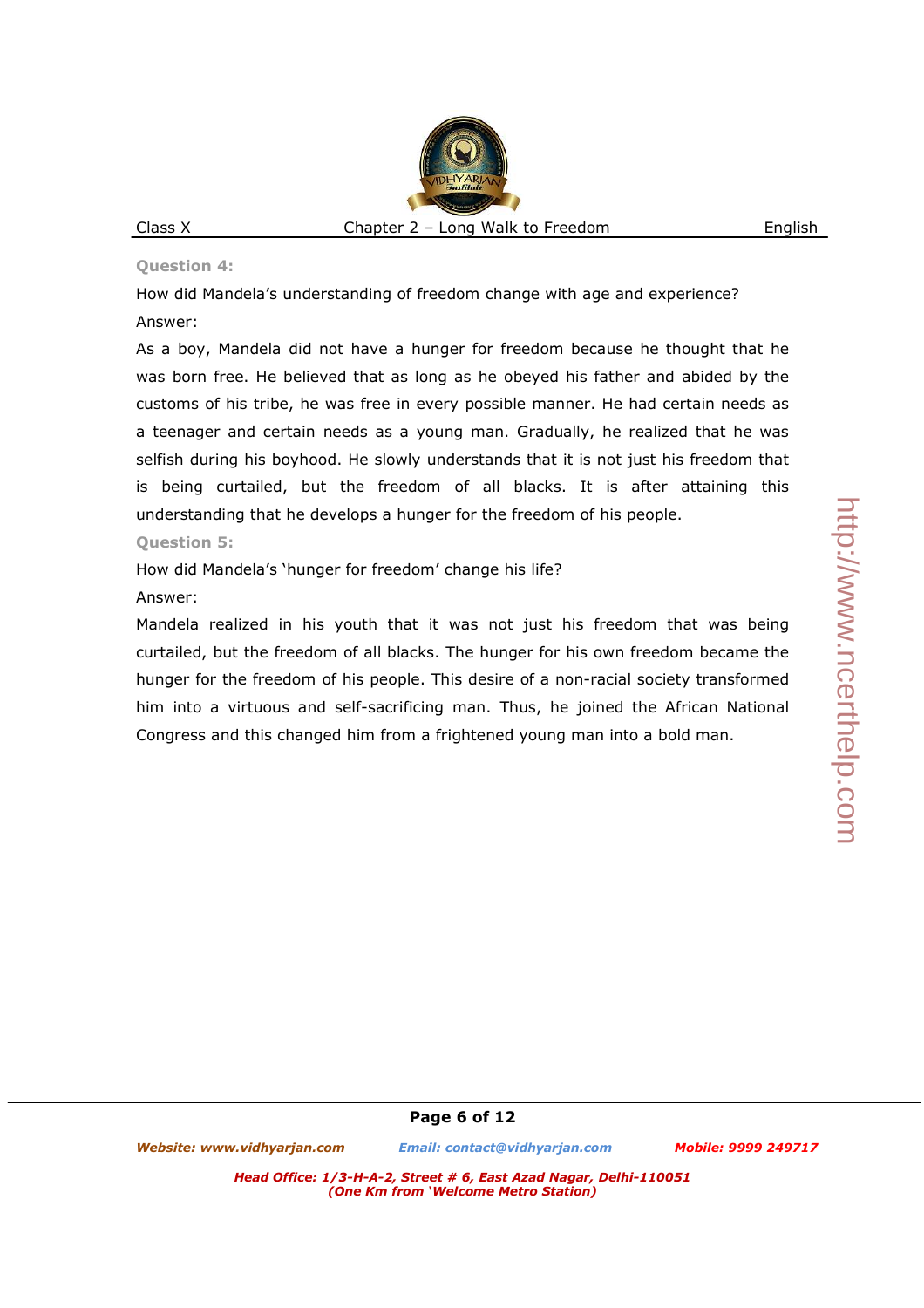There are nouns in the text (*formation*, *government*) which are formed from the corresponding verbs (*form*, *govern*) by suffixing − (*at*)*ion* or *ment*. There may be change in the spelling of some verb − noun pairs: such as *rebel*, *rebellion*; *constitute*, *constitution*.

1. Make a list of such pairs of nouns and verbs in the text.

| Noun         | Verb       |
|--------------|------------|
| rebellion    | rebel      |
| constitution | constitute |
|              |            |
|              |            |
|              |            |
|              |            |

# **2. Read the paragraph below. Fill in the blanks with the noun forms of the verbs in brackets.**

Martin Luther King's \_\_\_\_\_\_\_\_\_\_\_\_\_(contribute) to our history as an outstanding leader began when he came to the **the solution (assist)** of Rosa Parks, a seamstress who refused to give up her seat on a bus to a white passenger. In those days American Blacks were confined to positions of second class citizenship by restrictive laws and customs. To break these laws would mean \_\_\_\_\_\_\_\_\_\_ (subjugate) and (humiliate) by the police and the legal system. Beatings, \_\_\_\_\_\_\_\_\_\_\_\_\_\_\_\_ (imprison) and sometimes death awaited those who defied the System. Martin Lither King's tactics of protest involved non-violent (resist) to racial injustice. Answer: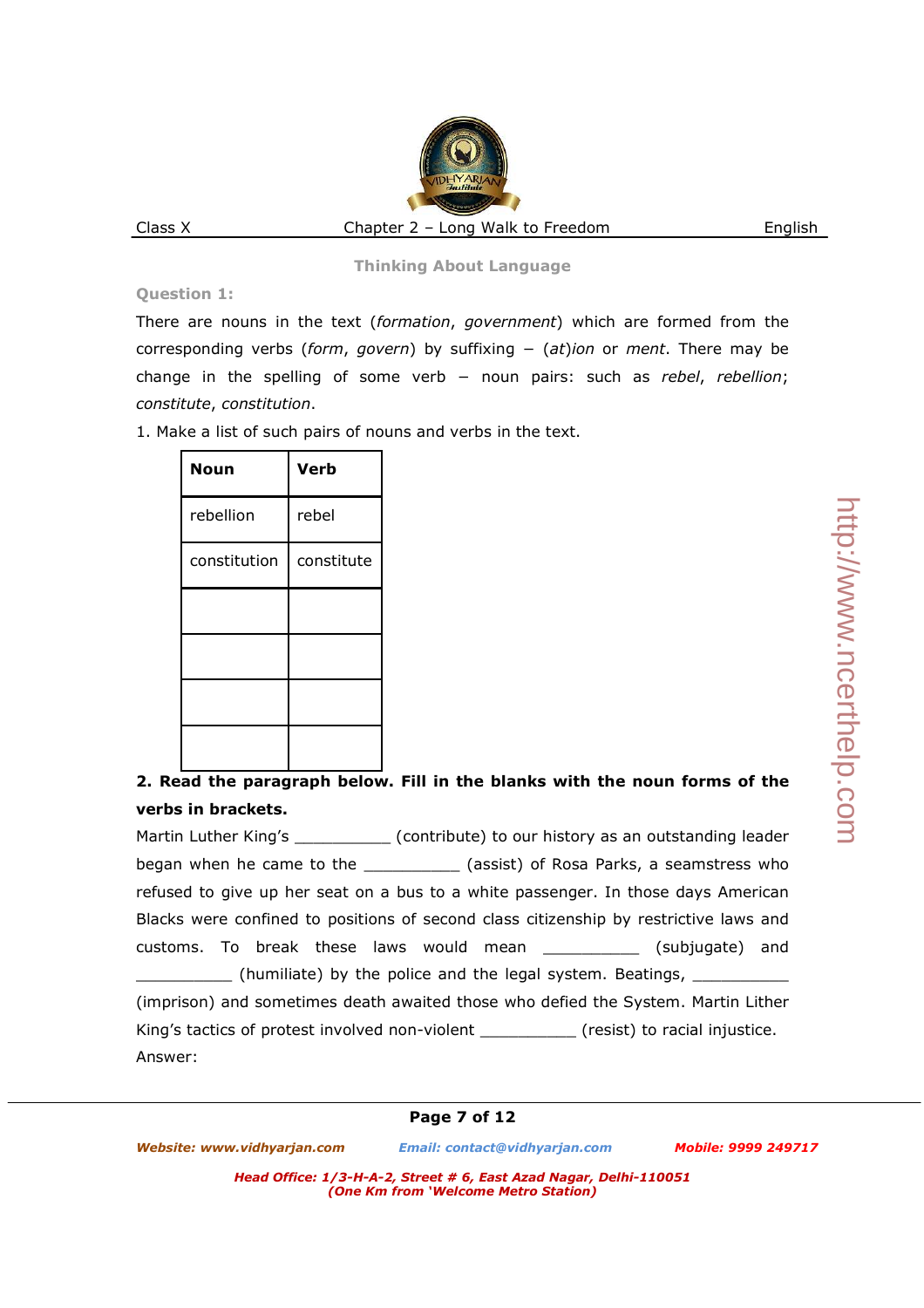| Noun           | Verb         |
|----------------|--------------|
| Rebellion      | Rebel        |
| Constitution   | Constitute   |
| Formation      | Form         |
| Government     | Govern       |
| Obligation     | Oblige       |
| Transformation | Transform    |
| Discrimination | Discriminate |
| Deprivation    | Deprive      |
| Demonstration  | Demonstrate  |
| Oppression     | Oppress      |
| Imagination    | Imagine      |

**2.** Martin Luther King's contribution (contribute) to our history as an outstanding leader began when he came to the **assistance** (assist) of Rosa Parks, a seamstress who refused to give up her seat on a bus to a white passenger. In those days American Blacks were confined to positions of second class citizenship by restrictive laws and customs. To break these laws would mean subjugation (subjugate) and humiliation (humiliate) by the police and the legal system. Beatings, imprisonment (imprison) and sometimes death awaited those who defied the System. Martin Luther King's tactics of protest involved non-violent resistance (resist) to racial injustice.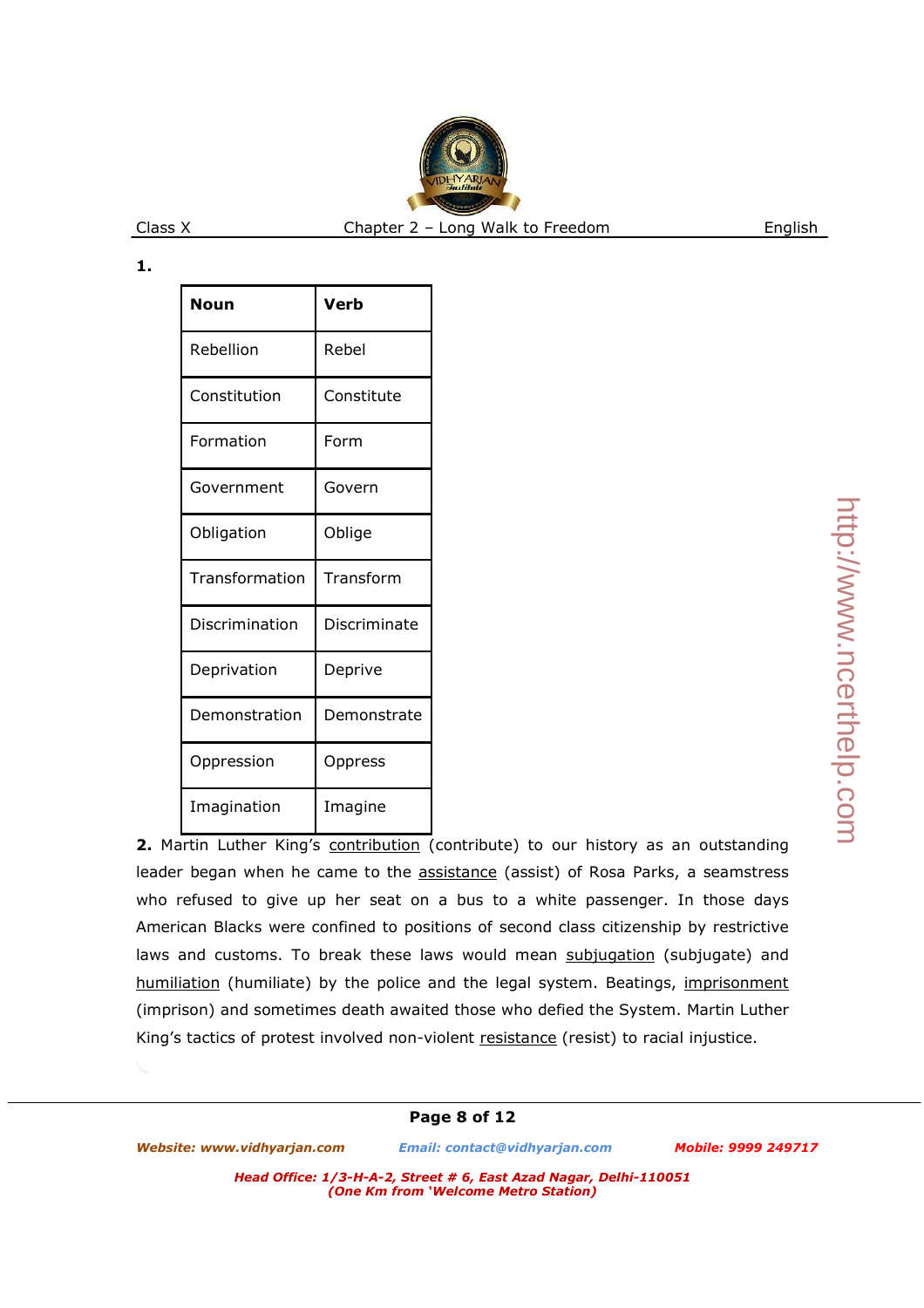**Here are some more examples of 'the' used with proper names. Try to say what these sentences mean. (You may consult a dictionary if you wish. Look at the entry for 'the')**

1. Mr Singh regularly invites the Amitabh Bachchans and the Shah Rukh Khans to his parties.

2. Many people think that Madhuri Dixit is the Madhubala of our times.

3. History is not only the story of the Alexanders, the Napoleons and the Hitlers, but of ordinary people as well.

Answer:

**1.** This means that Mr Singh regularly invites famous personalities such as Amitabh Bachchan and Shah Rukh Khan to his parties.

**2.** This means that Madhuri Dixit is compared to a landmark in acting in the form of legendary actress Madhubala.

**3.** This means that history is not only the story of the great fighters and leaders such as Alexander, Napoleon and Hitler, but also of ordinary people.

**Question 3:** 

**Match, the italicised phrases in Column A with the phrase nearest meaning in Column B. (Hint: First look for the sentence in the text which the phrase in column A occurs.)**

|    | A                                |       | В                                           |
|----|----------------------------------|-------|---------------------------------------------|
|    | I was not unmindful of the fact. | (i)   | had not forgotten: was aware of the<br>fact |
|    |                                  | (i)   | was not careful about the fact              |
|    |                                  | (iii) | forgot or was not aware of the fact         |
| 2. | my comrades and I were<br>When   | (i)   | pushed by the guards to the wall            |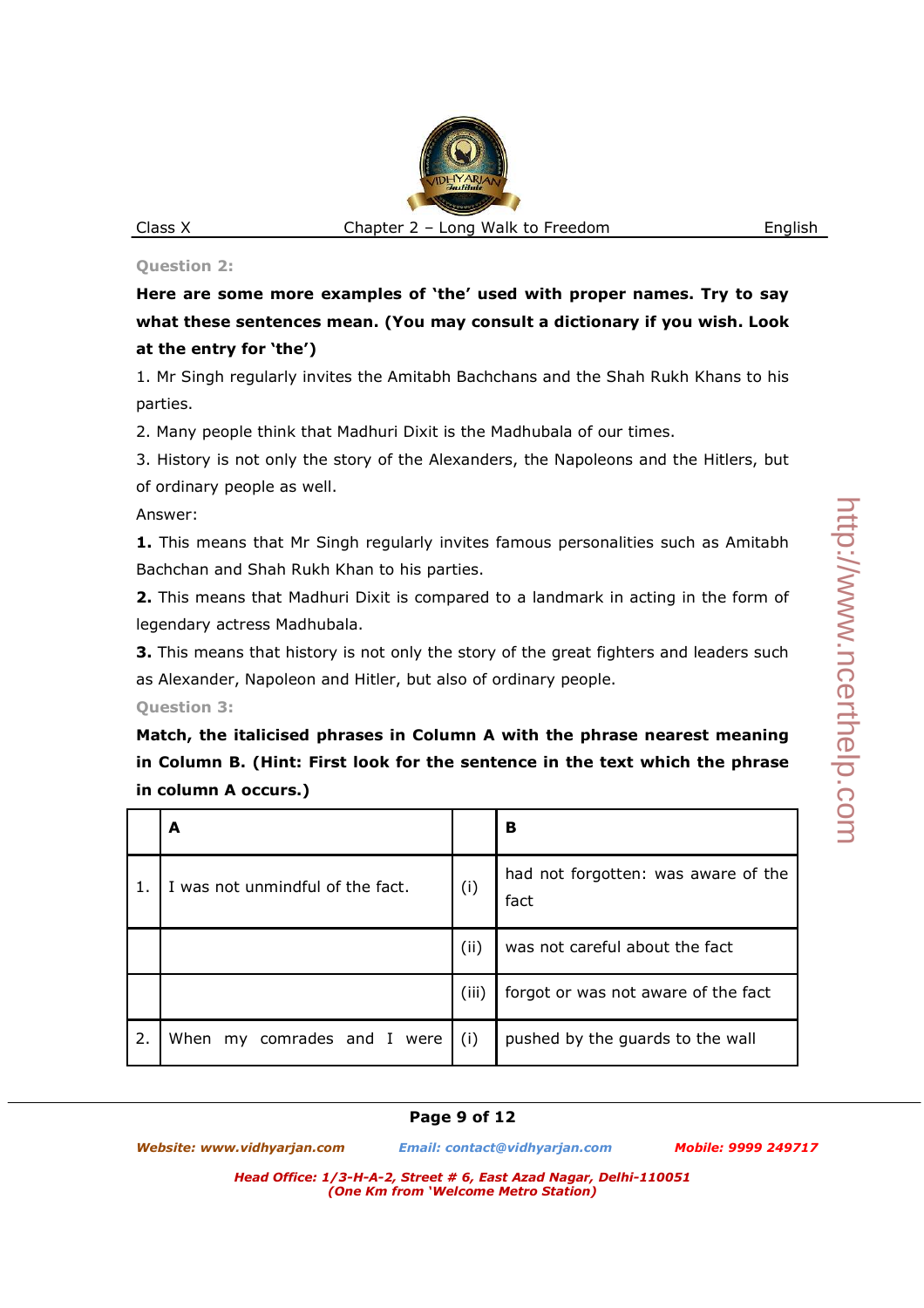|    | pushed to our limits                                     |       |                                                                      |
|----|----------------------------------------------------------|-------|----------------------------------------------------------------------|
|    |                                                          | (ii)  | took more than our share<br>of<br>beatings                           |
|    |                                                          | (iii) | felt that we could not endure the<br>suffering any longer            |
| 3. | To reassure me and keep me going                         | (i)   | make me go on walking                                                |
|    |                                                          | (ii)  | help me continue to live in hope in<br>this very difficult situation |
|    |                                                          | (iii) | without<br>make<br>remain<br>me<br>complaining                       |
| 4. | The basic and honourable freedoms<br>of  earning my keep | (i)   | earning enough money to live on                                      |
|    |                                                          | (ii)  | keeping what I earned                                                |
|    |                                                          | (iii) | getting a good salary                                                |

Answer:

|    |                                                           | в     |                                                           |
|----|-----------------------------------------------------------|-------|-----------------------------------------------------------|
|    | I was not unmindful of the fact                           | (i)   | had not forgotten; was aware of the<br>fact               |
| 2. | comrades and I<br>When my<br>were<br>pushed to our limits | (iii) | felt that we could not endure the<br>suffering any longer |
| 3. | To reassure me and keep me going                          | (ii)  | help me continue to live in hope in                       |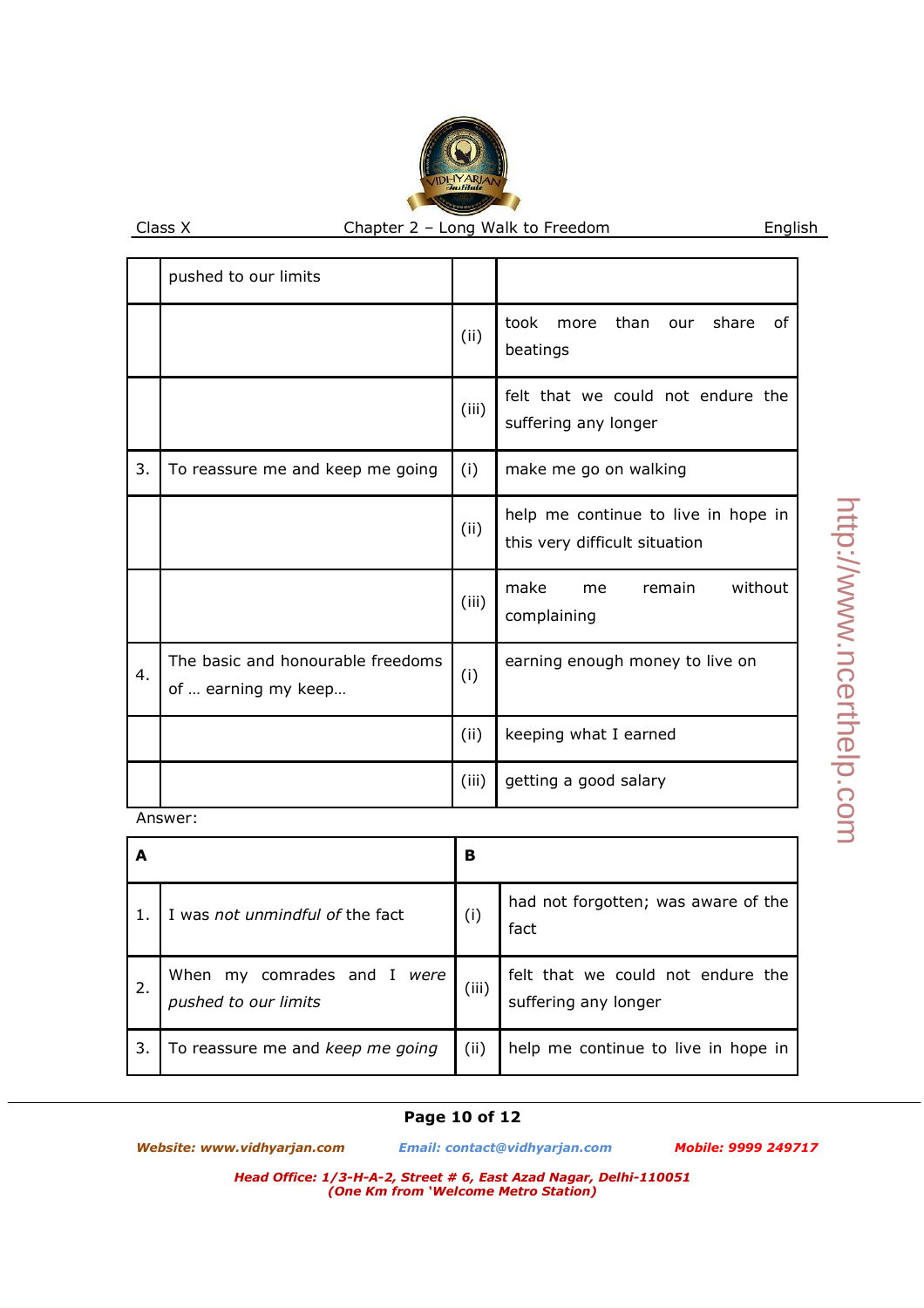|     |                                                          |     | this very difficult situation   |
|-----|----------------------------------------------------------|-----|---------------------------------|
| -4. | The basic and honourable freedoms<br>of  earning my keep | (i) | earning enough money to live on |
|     |                                                          |     |                                 |